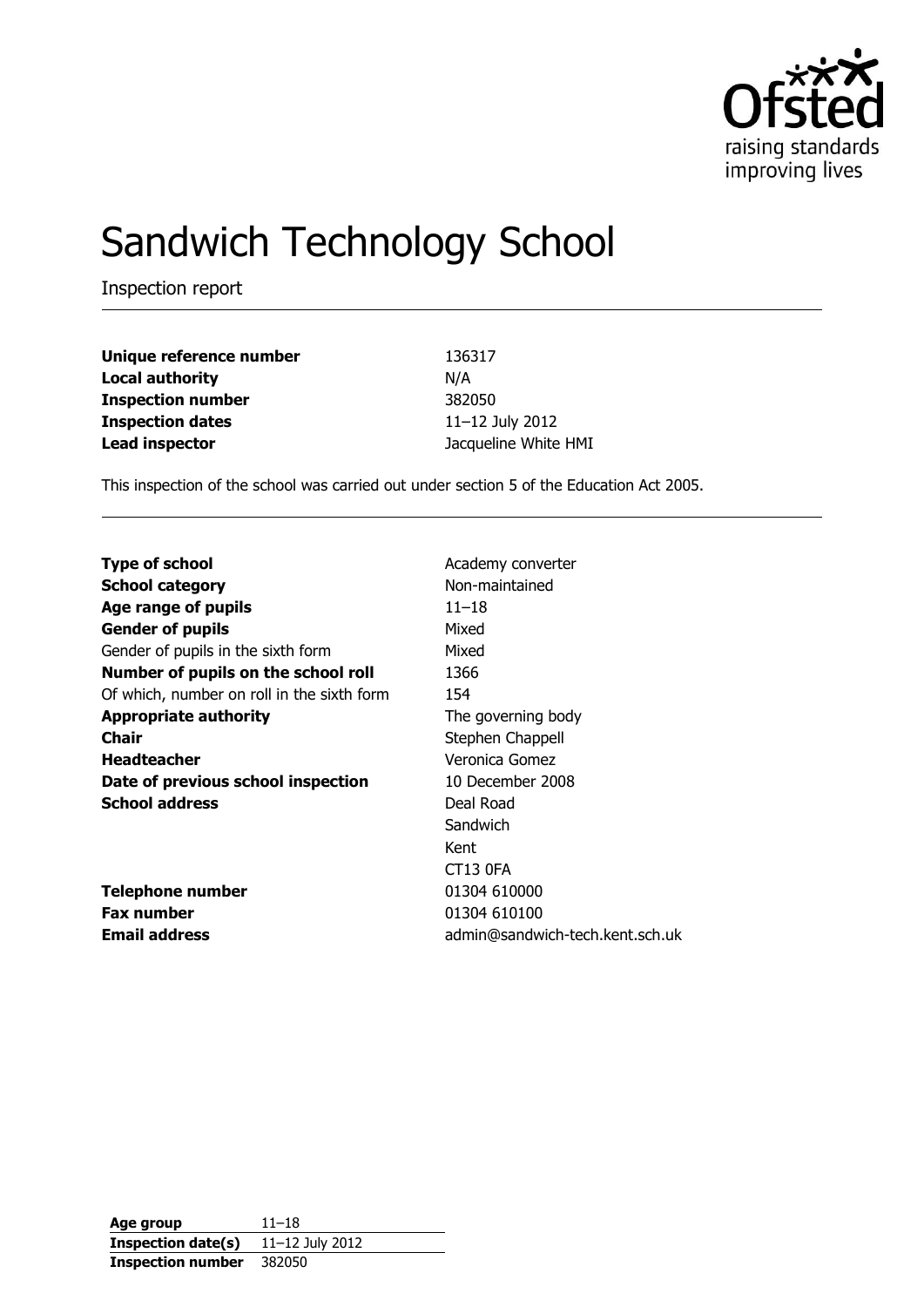

You can use Parent View to give Ofsted your opinion on your child's school. Ofsted will use the information parents and carers provide when deciding which schools to inspect and when.

You can also use Parent View to find out what other parents and carers think about schools in England. You can visit www.parentview.ofsted.gov.uk, or look for the link on the main Ofsted website: www.ofsted.gov.uk

The Office for Standards in Education, Children's Services and Skills (Ofsted) regulates and inspects to achieve excellence in the care of children and young people, and in education and skills for learners of all ages. It regulates and inspects childcare and children's social care, and inspects the Children and Family Court Advisory Support Service (Cafcass), schools, colleges, initial teacher training, work-based learning and skills training, adult and community learning, and education and training in prisons and other secure establishments. It assesses council children's services, and inspects services for looked after children, safeguarding and child protection.

Further copies of this report are obtainable from the school. Under the Education Act 2005, the school must provide a copy of this report free of charge to certain categories of people. A charge not exceeding the full cost of reproduction may be made for any other copies supplied.

If you would like a copy of this document in a different format, such as large print or Braille, please telephone 0300 123 4234, or email enquiries@ofsted.gov.uk.

You may copy all or parts of this document for non-commercial educational purposes, as long as you give details of the source and date of publication and do not alter the information in any way.

To receive regular email alerts about new publications, including survey reports and school inspection reports, please visit our website and go to 'Subscribe'.

Piccadilly Gate Store St **Manchester** M1 2WD

T: 0300 123 4234 Textphone: 0161 618 8524 E: enquiries@ofsted.gov.uk W: www.ofsted.gov.uk



© Crown copyright 2012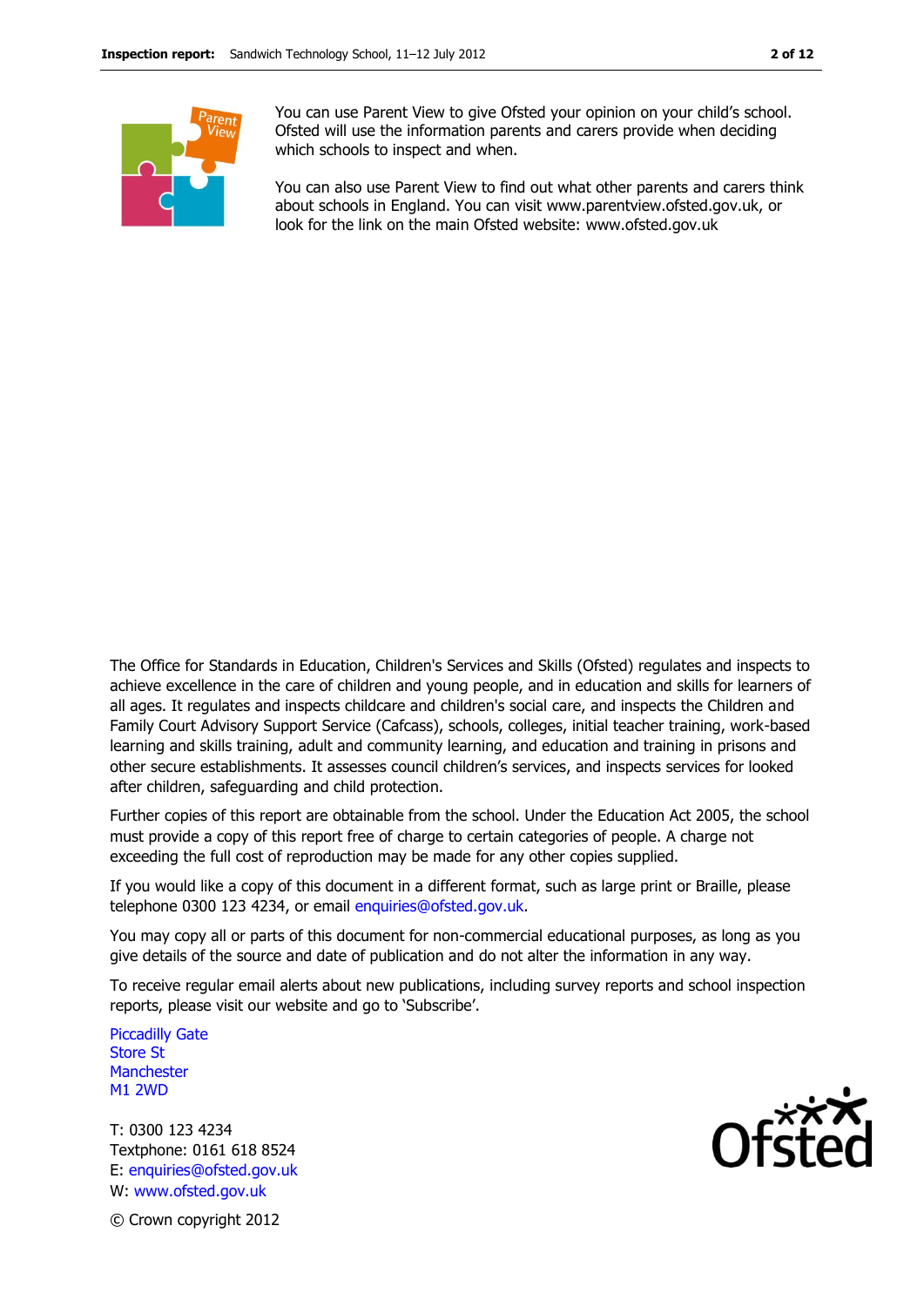# **Introduction**

| Inspection team      |                             |
|----------------------|-----------------------------|
| Jacqueline White     | Her Majesty's Inspector     |
| <b>Philip Storey</b> | <b>Additional Inspector</b> |
| Haydn Evans          | <b>Additional Inspector</b> |
| Gillian Smith        | <b>Additional Inspector</b> |
| Janet Morrison       | <b>Additional Inspector</b> |

This inspection was carried out with two days' notice. Inspectors observed teaching and learning in 50 lessons led by 47 teachers. They held meetings with members of the governing body, senior and middle leaders and groups of students. Inspectors observed the school's work and looked at the school's performance data and other documents, including the school improvement plan, safeguarding and equality policies, and the minutes of governing body meetings. Inspectors took account of responses to the on-line Parent View survey in planning the inspection and analysed 165 questionnaires returned by parents and carers, 163 completed by students and 118 from staff.

# **Information about the school**

This larger-than-average secondary school operates in an area where there is a system of selection to grammar schools. The school converted to academy status in November 2010. It specialises in technology and applied learning and is a training school. The sixth form is growing. The school serves a coastal area with pockets of rural deprivation and some isolated villages. Three quarters of the student population is dependent on public transport to get to school. Students are predominantly White British, with few students of Black British, Asian or mixed heritage. There are few students who speak English as an additional language, and very few are at an early stage of acquiring the language. The proportion of students known to be eligible for free school meals is below average. The proportion of disabled students and those with special educational needs supported at school action plus or with a statement of special educational needs is above average. The school meets the current floor standards which set the minimum standards expected by the government. The school has received many and varied awards, including Sportsmark, Artsmark Gold, International School and Green Flag status.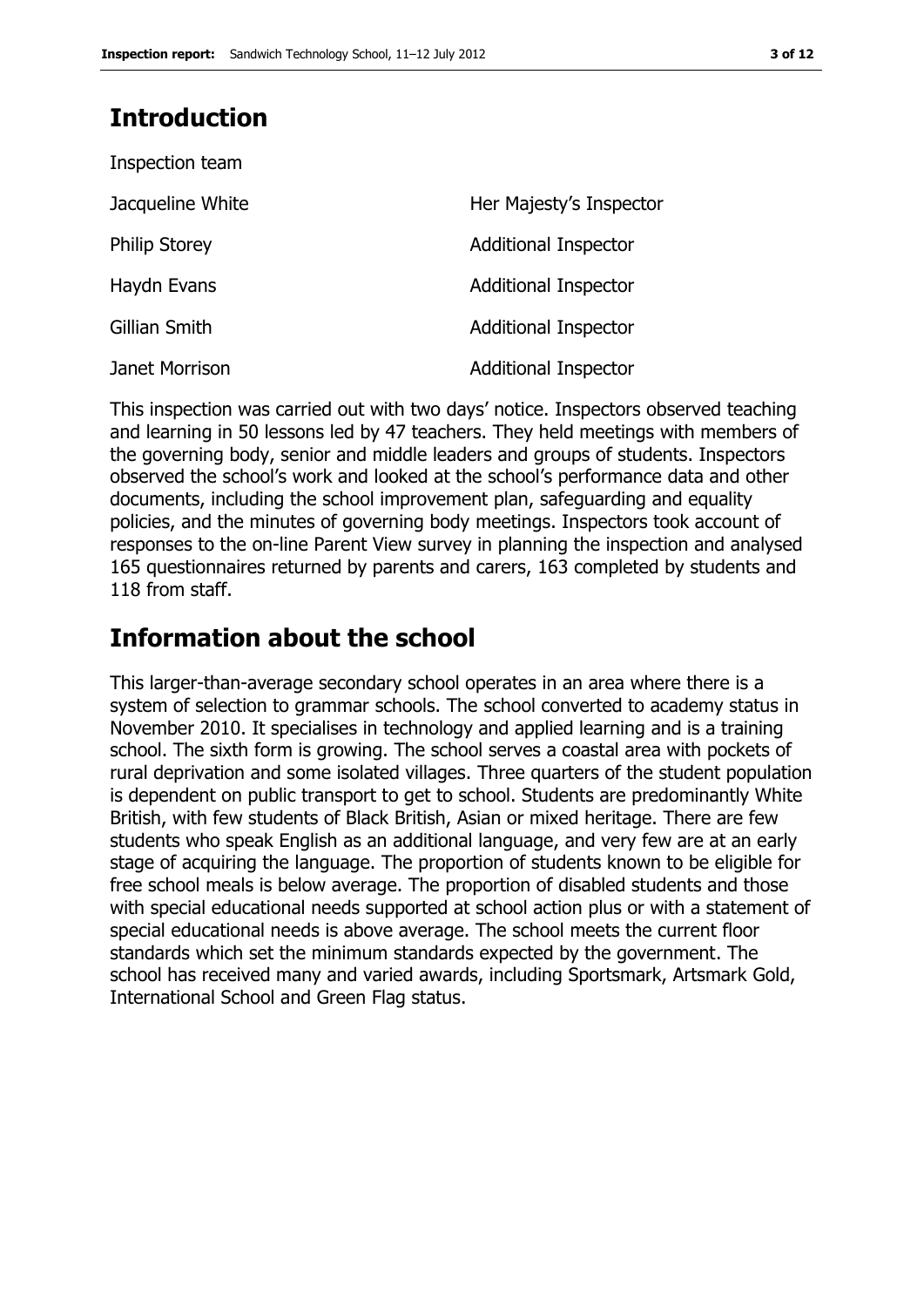# **Inspection judgements**

| <b>Overall effectiveness</b>          |  |
|---------------------------------------|--|
|                                       |  |
| <b>Achievement of pupils</b>          |  |
| <b>Quality of teaching</b>            |  |
| <b>Behaviour and safety of pupils</b> |  |
| <b>Leadership and management</b>      |  |

## **Key findings**

- This is a good school and sixth form. Outcomes for students are improving. Most thrive in the very supportive learning environment. They feel safe, cared for and valued as individuals. The school is not yet outstanding because teaching, while good overall, is not consistently strong enough to ensure that all students make exceptional progress in all subjects.
- Most students make good progress. Attainment is rising. The school's reliable assessment information and results from students' early entry to examinations show a considerable improvement in the number of students gaining five GCSEs at grades A\* to C including English and mathematics. In the sixth form, although rates of progress vary across subjects, students achieve well overall.
- Teachers provide a wide variety of activities in lessons that encourage students to be actively involved in learning and develop independence. The most effective practice, that ensures students are challenged and inspired by their experiences, has not yet been fully shared.
- The school is a close-knit, orderly and harmonious community. Relationships between staff and students are very cooperative and characterised by high levels of trust. Students behave well. In lessons, they show consideration for each other, respond to questions frankly and ask for help when they do not understand. Sixth formers make an important contribution to the positive ethos of the school and are excellent role models for younger students.
- The headteacher and senior leaders know the school's strengths and weaknesses well. The governing body works closely with the leadership team and provides effective support and challenge. School performance is well managed. The high-quality training provided by the school is improving teaching and the skills of subject leaders. The broad and flexible curriculum is under constant review and, combined with excellent enrichment activities, contributes well to students' spiritual, moral, social and cultural development. Virtually all students, including sixth formers, proceed into employment, or further or higher education.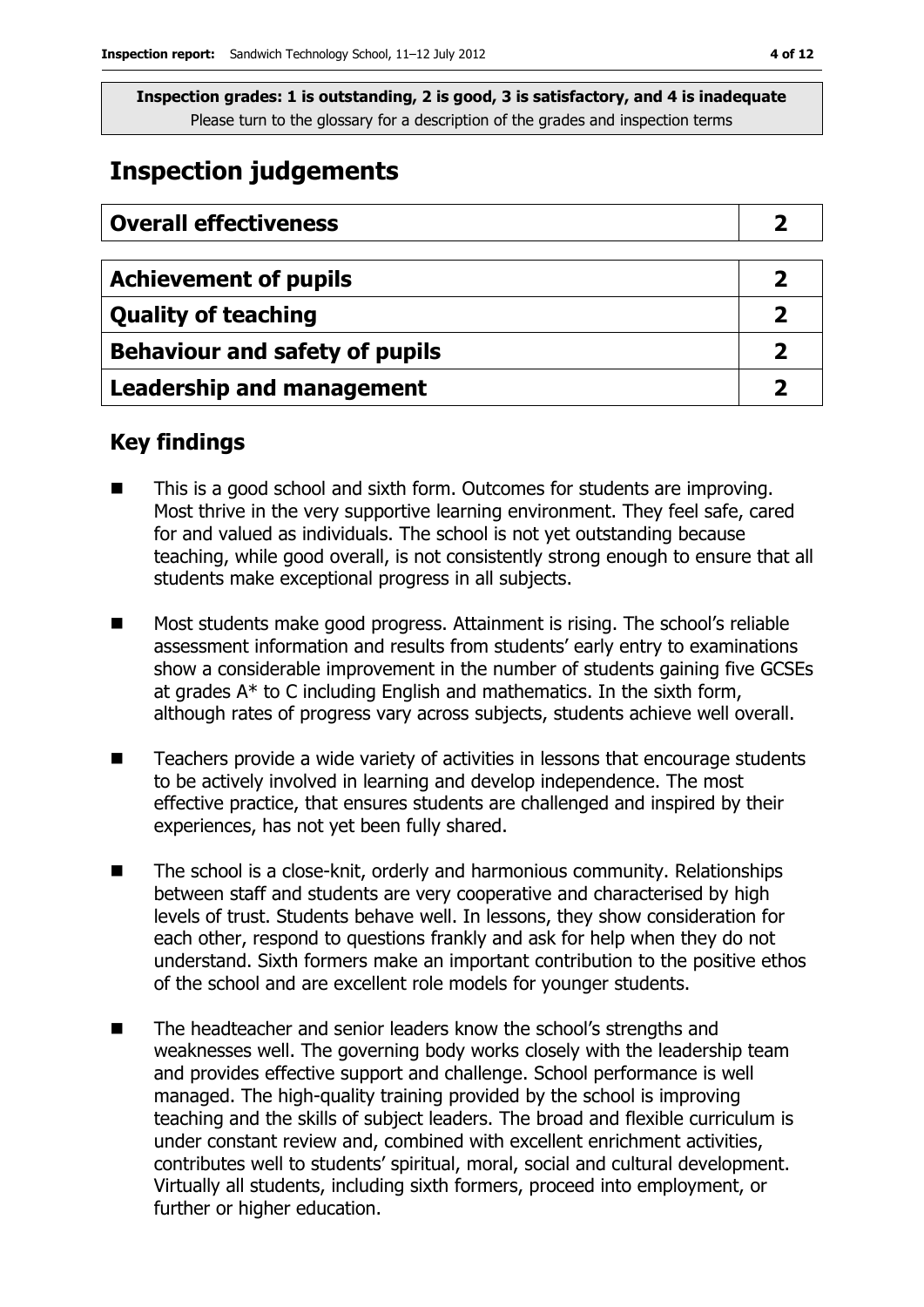### **What does the school need to do to improve further?**

- Increase the proportion of good and outstanding teaching by sharing best practice further to accelerate students' progress. Prioritise:
	- the effective use of assessment information to plan lessons that challenge all students appropriately
	- clarifying and sharing success criteria in lessons to check students' understanding and drive progress
	- marking that gives students precise feedback about how to improve subject-specific skills
	- the timely use of personalised tasks to extend students, particularly highattaining students.

### **Main report**

#### **Achievement of pupils**

Students enter the school with levels of attainment that are low. Their literacy skills, in particular, are very underdeveloped. Standards are rising and the rate of improvement has strengthened considerably in the last year so that attainment is now broadly average. In the recent past there has been evidence of some underachievement – most notably in mathematics. This has been tackled robustly through earlier, well-targeted interventions, very close monitoring of individuals and groups of students and an intense focus on improving teaching. Students are now making good progress in the subject. Gaps between the performance of different groups have largely been closed. Disabled students and those with special educational needs are making good progress. The achievement of students known to be eligible for free school meals has been slower to pick up. However, the school has an appropriate range of strategies in place to support these students and impact is evident.

Generally, students join the sixth form with relatively low prior attainment. High levels of support are effective in helping them to close gaps in their knowledge and skills. While there is variation across subjects, it is reducing. Overall, attainment in the sixth form is rising.

Parents and carers are happy with the progress their children make. Inspection evidence shows that students make the most progress in lessons that are fast paced and challenging where they work hard and actively participate. For example, in an English lesson where Year 9 students were comparing different texts they were challenged by demanding, targeted questioning that required them to develop and share their responses with talk partners and the class. Their understanding was probed and continually evaluated. Teacher interventions and feedback to students were precise. Expectations for work and behaviour were high, met and rewarded by carefully individualised praise.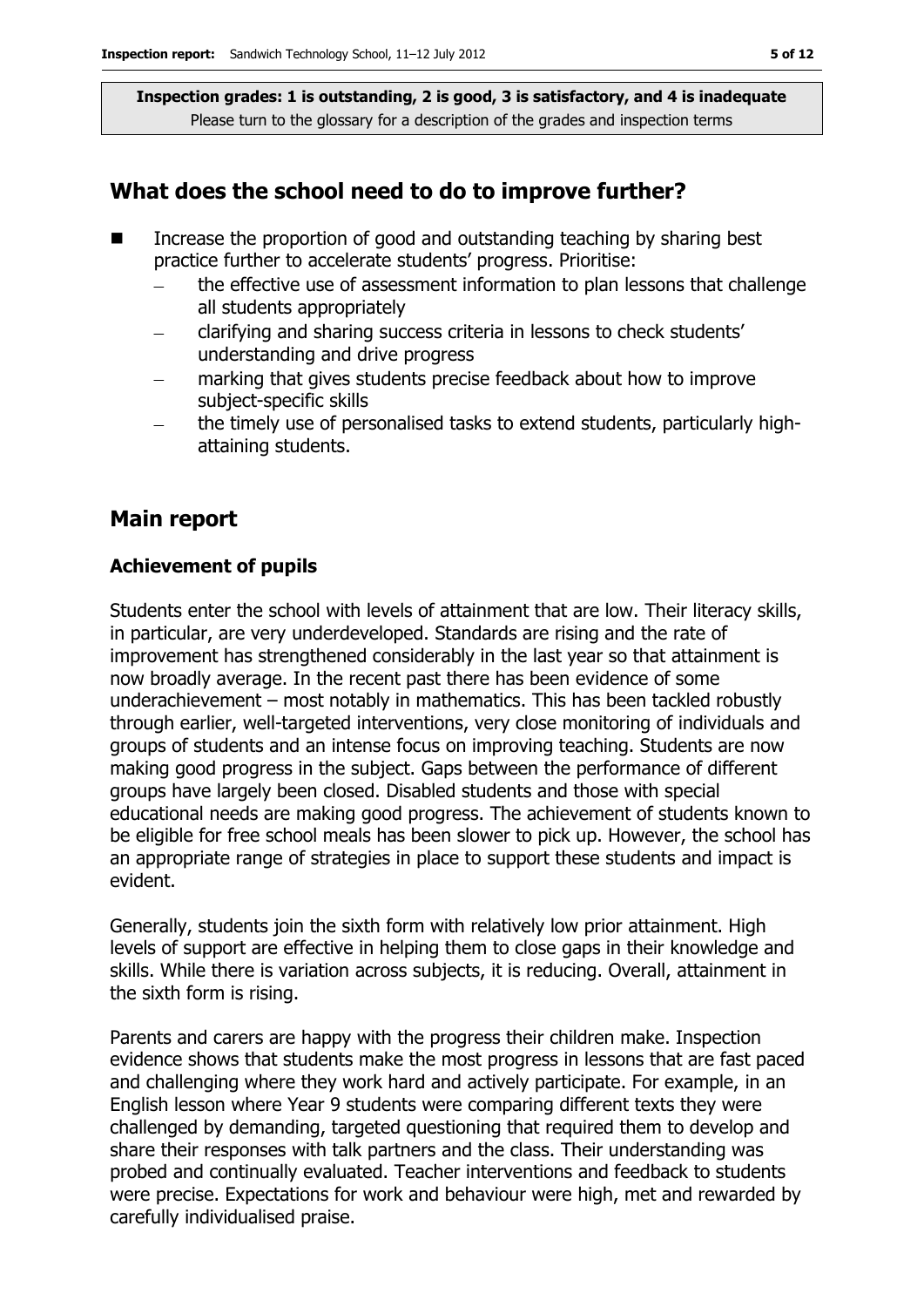The development of literacy skills is rooted in the curriculum. Students benefit from the good opportunities to develop their speaking and listening skills in lessons. They also write and read in a wide variety of contexts. This gives meaning to these essential communication skills and ensures students gain a sense of purpose and audience.

#### **Quality of teaching**

The quality of teaching is good overall and students, parents and carers agree with this. In the best lessons, detailed planning is well matched to the needs and interests of students so that they are actively involved in their lessons and make good and, sometimes, outstanding progress. The variety of activities and teaching methods takes into account how students learn. Assessment is used effectively in checking their progress throughout the lesson and the skilful use of success criteria enables students to evaluate their own progress and work out how they can reach their target grades. The marking of work signposts the next learning steps clearly and gives specific guidance about the improvement of subject skills. Personalised tasks extend students' learning in a timely way so that progress is accelerated. These positive practices are not embedded across all lessons in all subjects. While teachers are provided with student achievement data, not all use the information effectively to guide their lesson planning. As a result, some students are not sufficiently challenged in their work and teaching has a reduced impact, especially for high attaining students.

Sixth formers benefit from small teaching groups where their individual strengths and weaknesses are well known and catered for. Disabled students and those who have special educational needs are well supported by their teachers and teaching assistants who have a good understanding of their needs and support their learning well in lessons.

Students' spiritual, moral, social and cultural awareness is developed imaginatively and systematically in lessons, extra-curricular activities, tutor time and assemblies. In an assembly observed during the inspection, students were enthralled by a film of some sixth formers on a trip to India. The film conveyed powerfully how the experience broadened students' understanding of themselves, the world's diversity, and the importance of the values that underpin our relationships with each other.

#### **Behaviour and safety of pupils**

Inspection findings are endorsed by most parents and carers, who think that behaviour is good. Some concerns were expressed about disruption in lessons. Last year, the school reviewed its behaviour management systems and delivered intensive training to staff. Records show a dramatic reduction in incidents where students contravene the high standards expected. During the inspection, standards of behaviour were seen to diminish in a very few instances where the pace of the lesson was slow or work was not sufficiently challenging. Generally, students were seen to engage quickly and constructively in lesson activities and behaviour was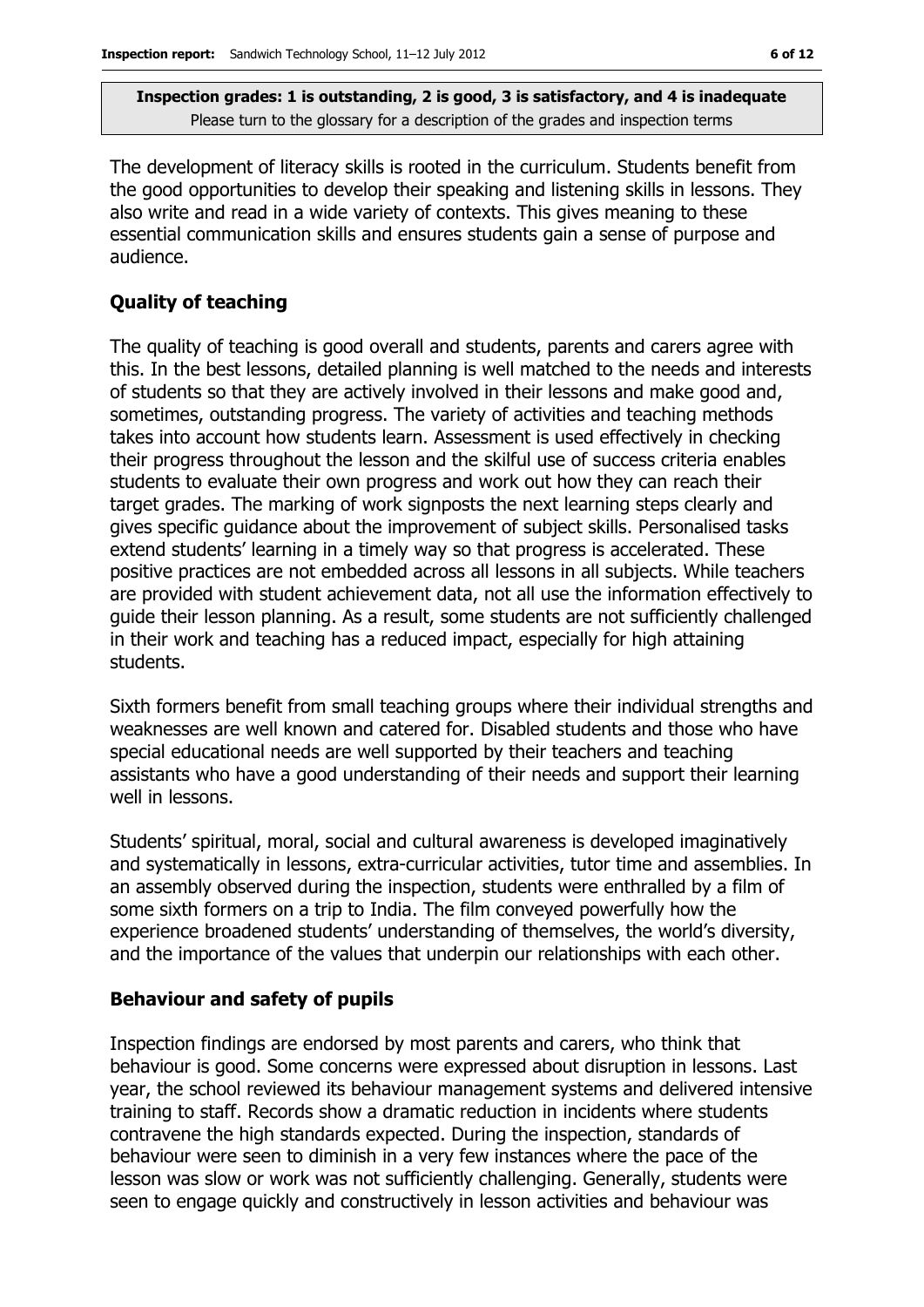good, and sometimes exemplary. Usually, students' positive attitudes enhance the effectiveness of learning and their enjoyment of school. Attendance is currently average, but improving well.

Most students feel safe at school. They know how to limit risk and learn about different forms of bullying, including racist and prejudice-based bullying, and how to counter this. The school has a wide range of strategies and support mechanisms to deal with bullying when it occurs, and most students, parents and carers feel that the school deals effectively with bullying incidents. Students are proud of their school and are keen to support its improvement. For example, some have been trained, including in child protection procedures, to offer pastoral support to peers experiencing difficulties. They do this very responsibly and with great sensitivity.

Students develop into active citizens able to make an effective contribution to their community through the great variety of openings to reflect on social and global issues, be team members and leaders, and make their voices heard on many aspects of school development and learning.

#### **Leadership and management**

The headteacher gives clear direction to the work of the school. She models the school's strong values and commitment to the success of every student with vigour and determination. She is well supported by a senior team that works cohesively to improve outcomes for students. The leadership team has been restructured and some middle leaders are relatively new to their posts and gaining experience. However, they are clear about their roles and responsibilities and are growing in confidence. There is collective responsibility for provision and the achievement of students, with leaders at all levels fully involved in the processes of self-evaluation. Underperformance is tackled tenaciously. Development plans are clear and focused effectively on improving teaching and raising achievement further. Leaders acknowledge the importance of gathering more momentum in sharing the best practice. The school is improving, and students' good achievement and positive attitudes to learning show the capacity to sustain its direction.

The curriculum offers a wide choice of courses which meet students' needs, deepen their spiritual, moral, social and cultural awareness and develop basic skills. The technology and applied learning specialisms have made an important contribution to broadening students' life opportunities and preparing students for a fast-changing world. Provision for sixth formers is highly personalised with extensive one-to-one support and guidance. The school is outward looking and has developed strong partnerships with a range of providers that are highly productive in promoting learning within the school and wider community.

The governing body is well informed and ambitious for the school. Governors visit the school regularly and keep a close eye on its progress against the priorities for improvement. Procedures for safeguarding are effective and meet all statutory requirements. Systems for monitoring outcomes for different groups of students are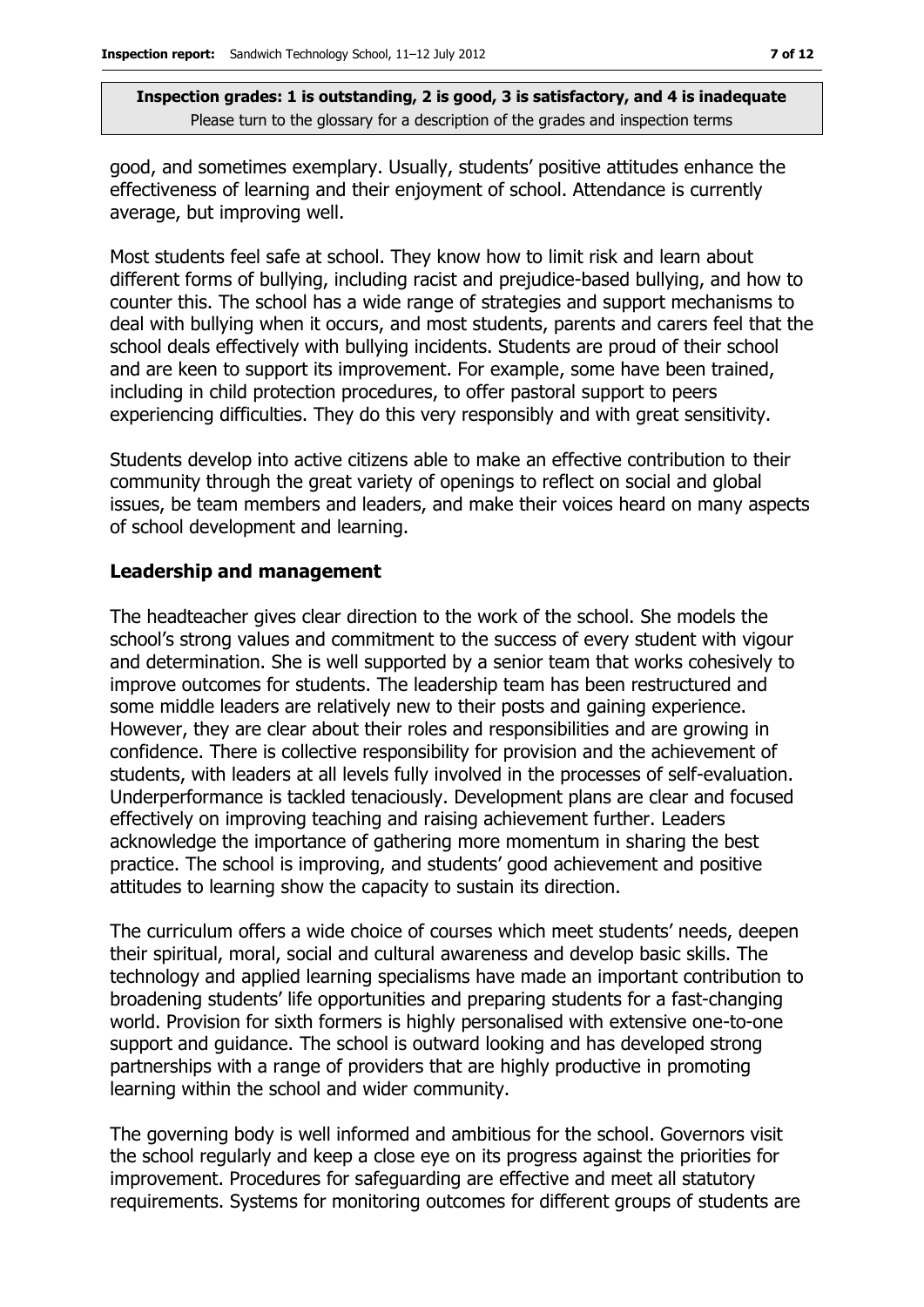very thorough. Well-targeted interventions underpin the effective promotion of equal opportunities. Discrimination of any kind is challenged robustly. The school is highly committed to, and successful in, establishing positive relationships with most parents and carers in support of students' learning and well-being.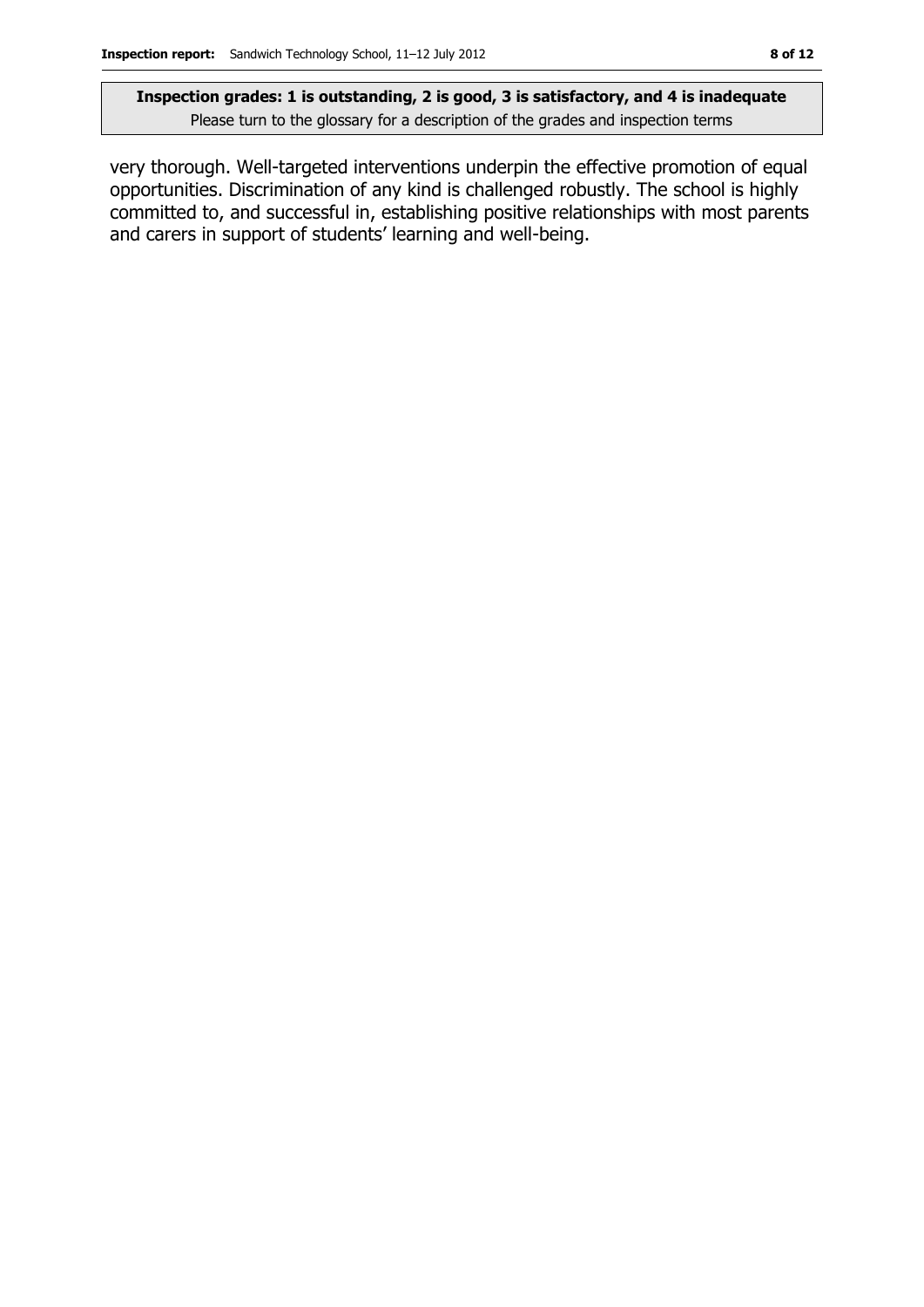# **Glossary**

#### **Grade Judgement Description** Grade  $1$  | Outstanding | These features are highly effective. An outstanding school provides exceptionally well for all its pupils' needs. Grade 2  $\Box$  Good These are very positive features of a school. A school that is good is serving its pupils well. Grade 3  $\parallel$  Satisfactory  $\parallel$  These features are of reasonable quality. A satisfactory school is providing adequately for its pupils. Grade 4 | Inadequate | These features are not of an acceptable standard. An inadequate school needs to make significant improvement in order to meet the needs of its pupils. Ofsted inspectors will make further visits until it improves.

# **What inspection judgements mean**

# **Overall effectiveness of schools**

|                         | Overall effectiveness judgement (percentage of schools) |      |                     |                   |
|-------------------------|---------------------------------------------------------|------|---------------------|-------------------|
| <b>Type of school</b>   | <b>Outstanding</b>                                      | Good | <b>Satisfactory</b> | <b>Inadequate</b> |
| Nursery schools         | 54                                                      | 42   |                     |                   |
| Primary schools         | 14                                                      | 49   | 32                  |                   |
| Secondary<br>schools    | 20                                                      | 39   | 34                  |                   |
| Special schools         | 33                                                      | 45   | 20                  |                   |
| Pupil referral<br>units | 9                                                       | 55   | 28                  |                   |
| All schools             | 16                                                      | 47   | 31                  |                   |

New school inspection arrangements have been introduced from 1 January 2012. This means that inspectors make judgements that were not made previously.

The data in the table above are for the period 1 September to 31 December 2011 and represent judgements that were made under the school inspection arrangements that were introduced on 1 September 2009. These data are consistent with the latest published official statistics about maintained school inspection outcomes (see www.ofsted.gov.uk).

The sample of schools inspected during 2010/11 was not representative of all schools nationally, as weaker schools are inspected more frequently than good or outstanding schools.

Primary schools include primary academy converters. Secondary schools include secondary academy converters, sponsor-led academies and city technology colleges. Special schools include special academy converters and non-maintained special schools.

Percentages are rounded and do not always add exactly to 100.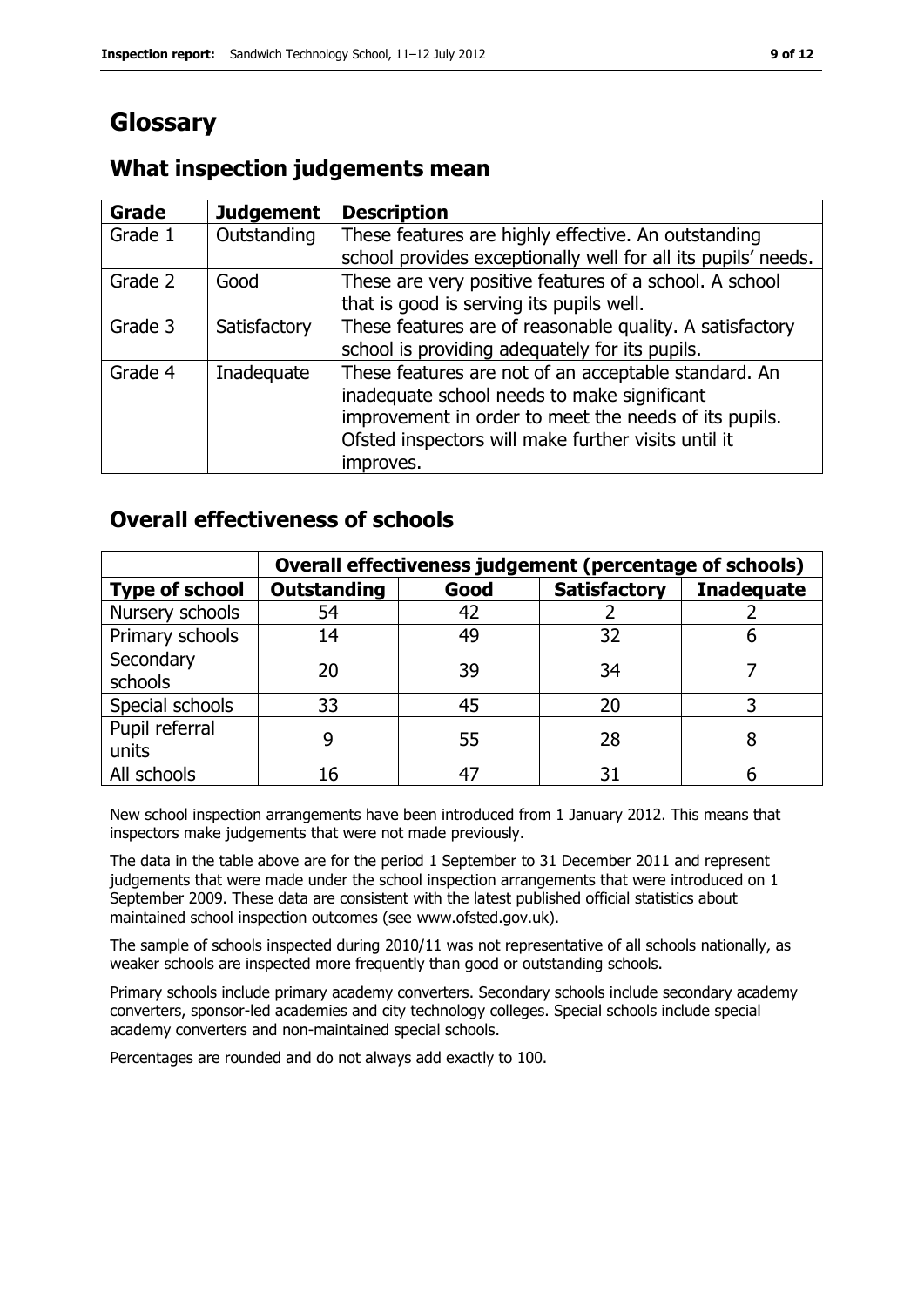# **Common terminology used by inspectors**

| Achievement:               | the progress and success of a pupil in their<br>learning and development taking account of their<br>attainment.                                                                                                        |
|----------------------------|------------------------------------------------------------------------------------------------------------------------------------------------------------------------------------------------------------------------|
| Attainment:                | the standard of the pupils' work shown by test and<br>examination results and in lessons.                                                                                                                              |
| Attendance                 | the regular attendance of pupils at school and in<br>lessons, taking into account the school's efforts to<br>encourage good attendance.                                                                                |
| <b>Behaviour</b>           | how well pupils behave in lessons, with emphasis<br>on their attitude to learning. Pupils' punctuality to<br>lessons and their conduct around the school.                                                              |
| Capacity to improve:       | the proven ability of the school to continue<br>improving based on its self-evaluation and what<br>the school has accomplished so far and on the<br>quality of its systems to maintain improvement.                    |
| Floor standards            | the national minimum expectation of attainment<br>and progression measures.                                                                                                                                            |
| Leadership and management: | the contribution of all the staff with responsibilities,<br>not just the governors and headteacher, to<br>identifying priorities, directing and motivating staff<br>and running the school.                            |
| Learning:                  | how well pupils acquire knowledge, develop their<br>understanding, learn and practise skills and are<br>developing their competence as learners.                                                                       |
| Overall effectiveness:     | inspectors form a judgement on a school's overall<br>effectiveness based on the findings from their<br>inspection of the school.                                                                                       |
| Progress:                  | the rate at which pupils are learning in lessons and<br>over longer periods of time. It is often measured<br>by comparing the pupils' attainment at the end of a<br>key stage with their attainment when they started. |
| Safety                     | how safe pupils are in school, including in lessons;<br>and their understanding of risks. Pupils' freedom<br>from bullying and harassment. How well the school<br>promotes safety, for example e-learning.             |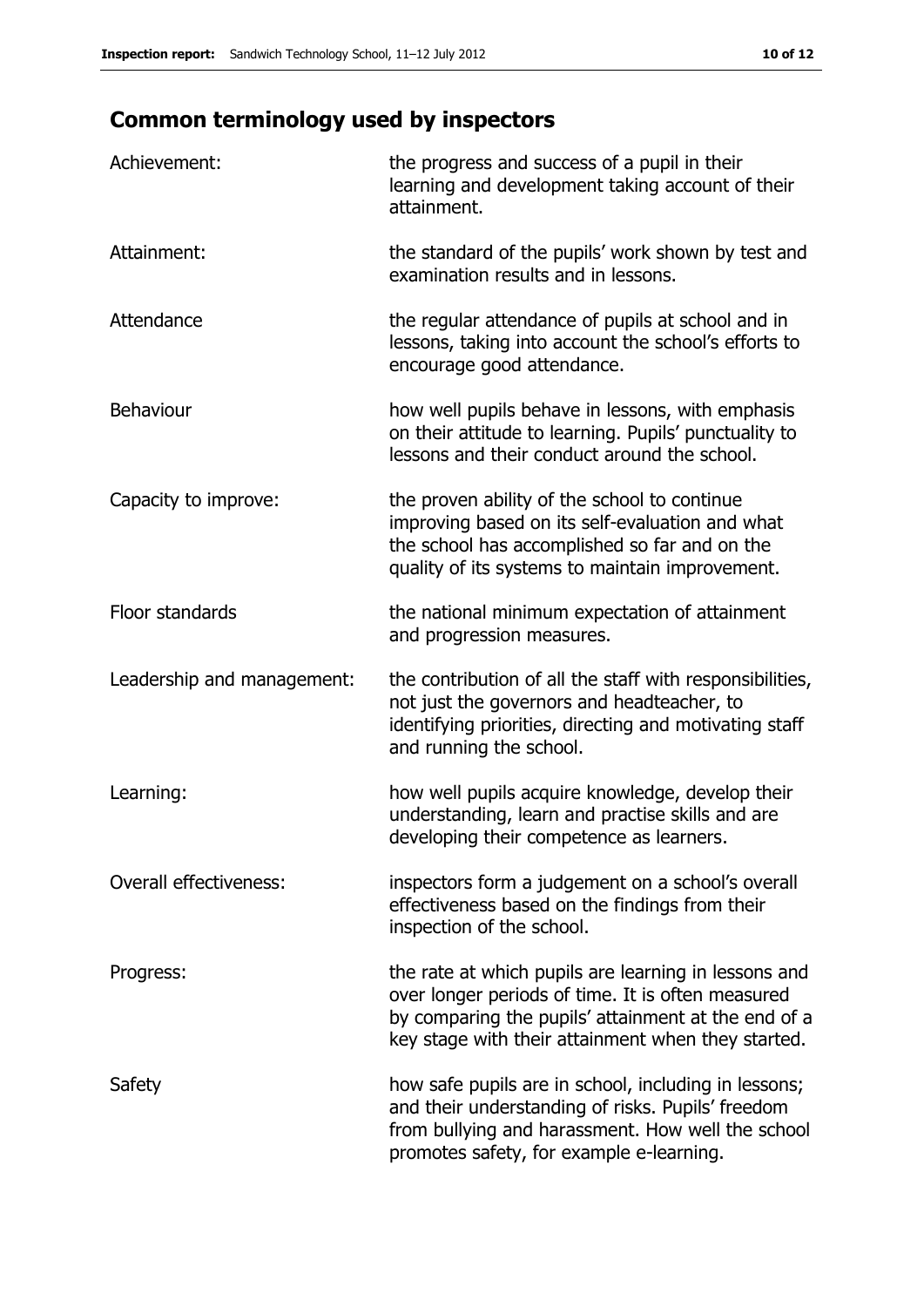#### **This letter is provided for the school, parents and carers to share with their children. It describes Ofsted's main findings from the inspection of their school.**



13 July 2012

Dear Students

#### **Inspection of Sandwich Technology School, Sandwich, CT13 0FA**

Thank you for your very warm and friendly welcome when we inspected your school recently. We would particularly like to thank the many of you who spoke with us so clearly and openly. Our inspection found that yours is a good and improving school. The sixth form is also good. Mostly, you make good progress throughout your time at school and your attainment is rising.

You are proud of your school and usually enjoy learning, including through the excellent range of extra-curricular opportunities. Your positive attitudes in lessons help you to learn well and participate in the wide variety of activities. You welcome opportunities to take on responsibility. For example, the work that the 'little blue people' do is very impressive. While your attendance is currently average, it is improving. There is much good and some outstanding teaching in your school and usually you respond enthusiastically to the teachers' high expectations. However, there are some lessons where you are not sufficiently stretched. Overall, your behaviour is good and relationships with teachers are warm and trusting. You feel very well cared for and safe in school.

Leaders, including governors, are ambitious for you. They are an effective team, strongly focused on improving your life opportunities. They worked with us to prioritise areas for improvement. We have agreed that to increase the amount of good and outstanding teaching further, the most effective classroom practice needs to be shared fully.

You can help by believing in yourselves and maintaining your high level of participation in lessons and school life.

Yours sincerely

Jacqueline White Her Majesty's Inspector